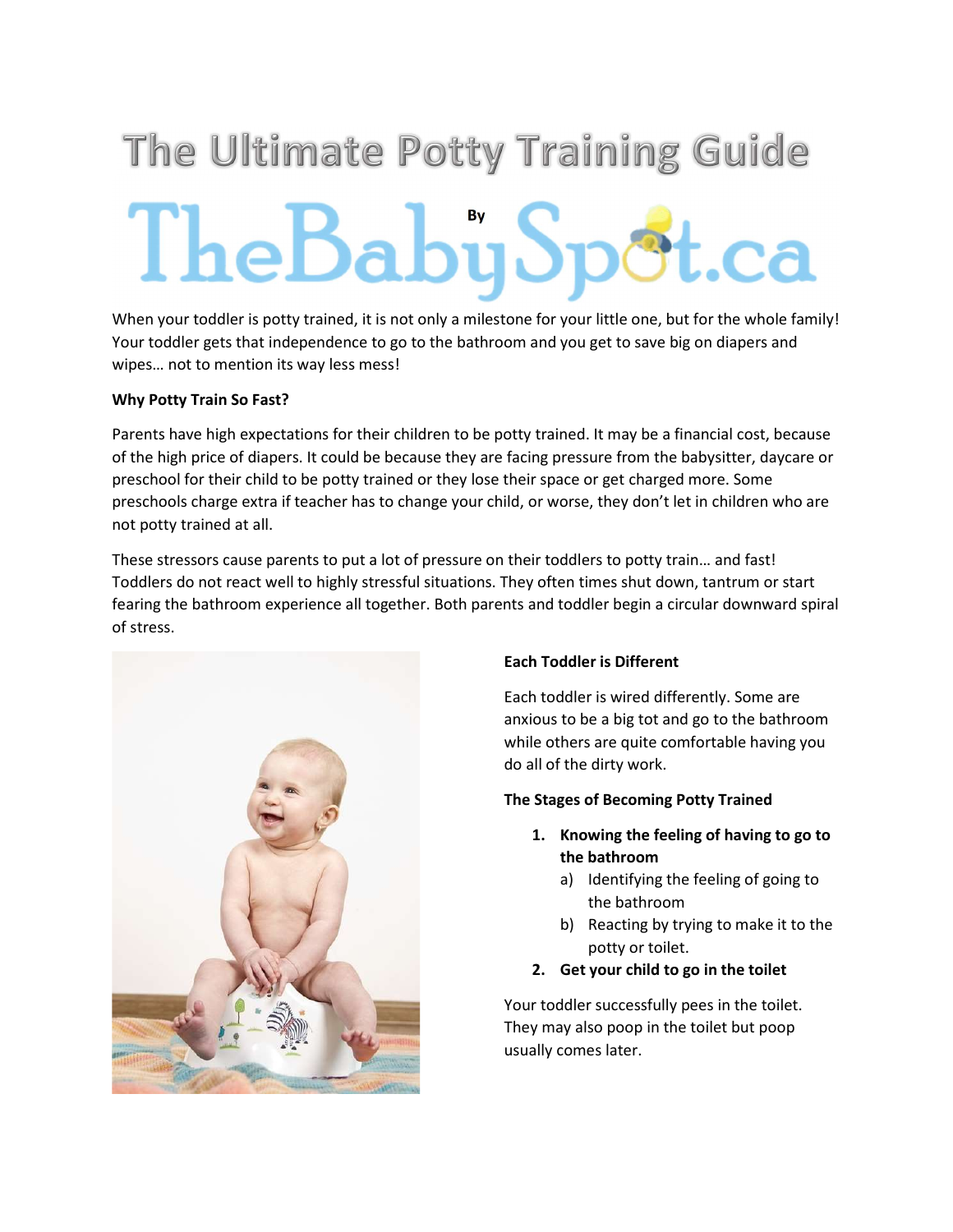## 3. They Begin to learn to Wipe Themselves

Boys wipe differently than girls. Each toddler must learn how to wipe themselves and keep clean without getting themselves dirty.

### 4. Always washing their hands afterwards.

Hygiene is everything. Keep clean by creating the pattern of washing their hands with soap and water.

These steps may sound simple, but it takes some practice and getting used to for both parents and toddlers.



#### What You Need

Patience and lots of it! - Your child needs you as an ally and not an enforcer. You need to understand each other and make your instructions kind but clear. Keeping your cool is going to help you BIG TIME.

Consistency- a routine that your child can get used to quickly. Going to the bathroom, using toilet paper, flushing and washing their hands.

Understanding- Your child may be fully potty trained in a couple of weeks or need months. Either way, stay calm, they will get it.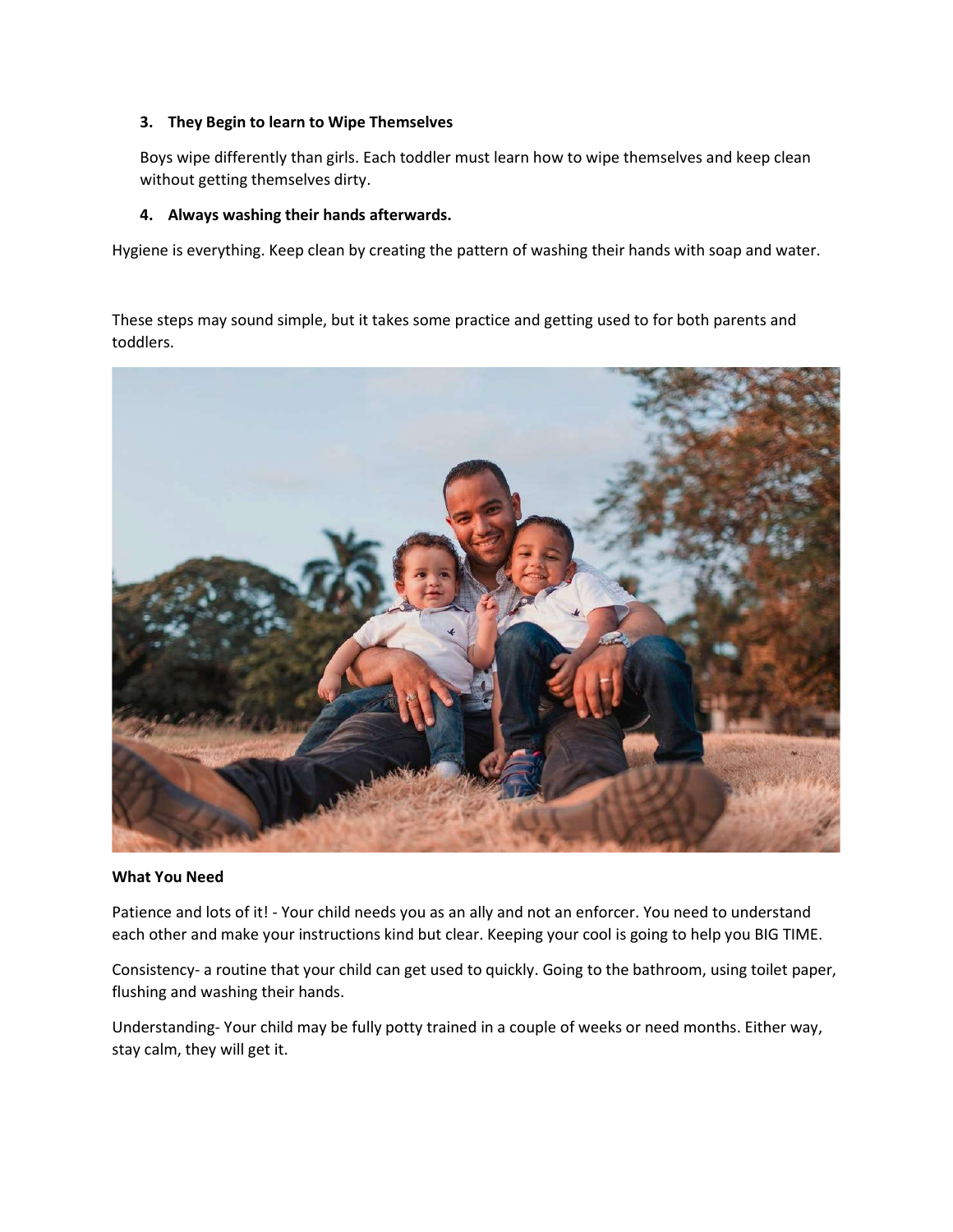## Step ONE- Prepare yourself for potty training

The first step is to prepare yourself before you prepare your toddler. This is going to be an easy experience if you know what to have on hand! If you are confident potty training as a parent, it will be easier for your child to jump into the routine with you.

This is going to be easier than you are expecting. From this list, here are the things that you will need to start potty training. Most of these will be around your house!

Remember that despite the click bait articles all over the internet that potty training does not have to happen in a day, a week or even a month. Every child is different and know you will get to your end goal.

Stay confident in your end goal and throw out other people's expectations. Your family and friends opinions do not matter. This is a journey between you, your child and that toilet.



Step TWO- Teaching your child how to register that they have to go to the bathroom

Many children need to recognize the feeling that their body feels when they have to go to the bathroom. They need to catch on to the body sensations of the urgency to go to the bathroom and make it on time to relieve themselves. This is where you come in. Teaching your child that it is time to go to the bathroom can be done in five sub steps.

a) Taking your child to go to the bathroom every hour. When they do go to the potty, praise them! They will love the attention and try to go again. Most likely, it will be "pee" first.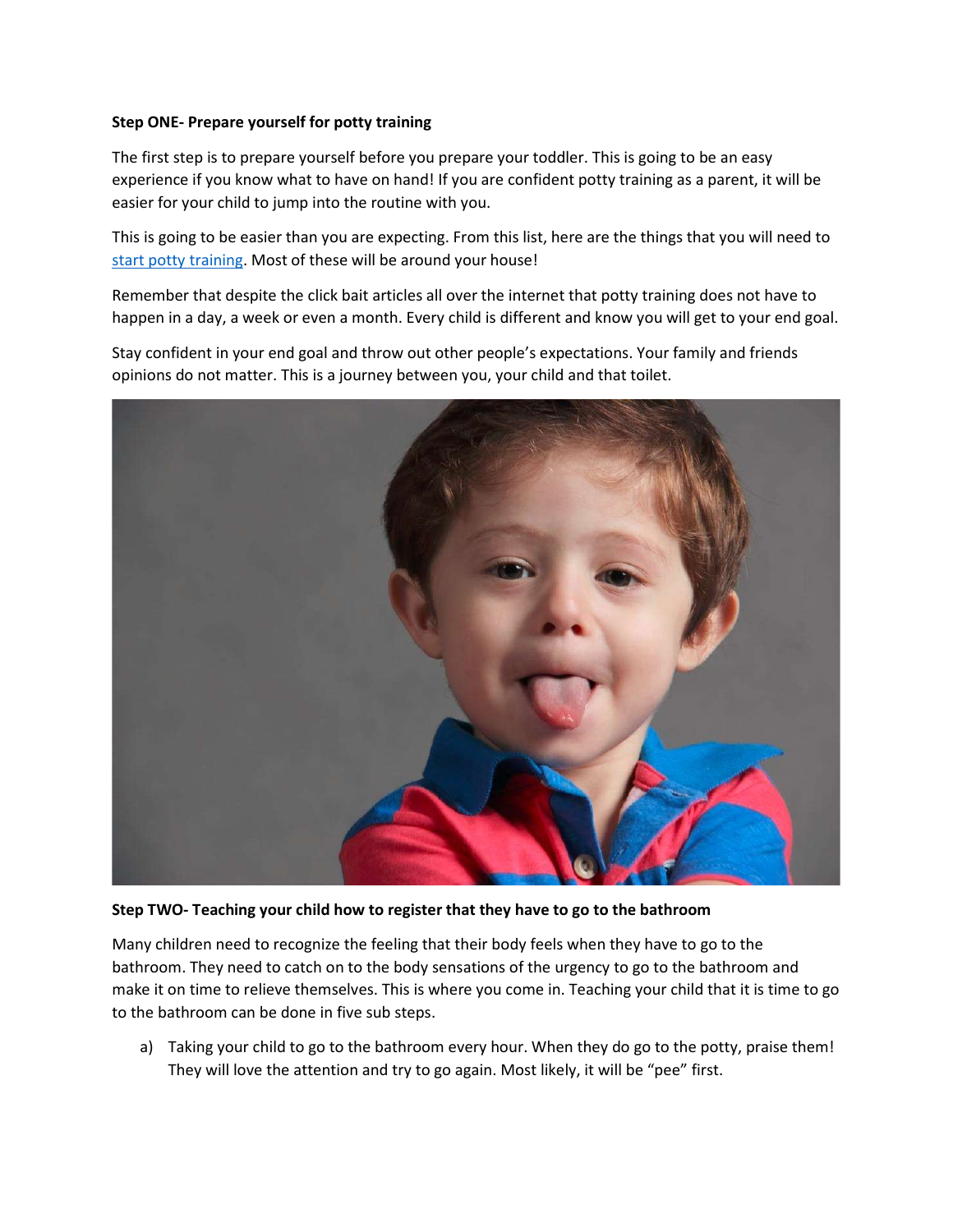- b) Keep a routine to go to the bathroom, check the potty or toilet, wipe, flush and wash hands and dry hands. Children love routine.
- c) Eventually, your child will notice the trigger to go to the bathroom. They may run and do it without you being there. Accidents will happen. Removing the diaper will cause accidents, but your child will want to make it to the bathroom. Have your cleaning supplies ready just in case!
- d) Remember the 6 P's To Potty Training Success.
- e) Take your child with you to go to the bathroom. Declare you have to go and take your child to the bathroom and go through the steps.

# Step THREE- The Toilet Training Continues

Make sure to include a stool to help your child up to the toilet and begin with a toilet seat that hooks onto your toilet. Many children refuse to go to the bathroom because they are afraid of the toilet bowl. A seat will fit their little bums and make them a lot less scared of falling in. The stool helps them get up and adjust themselves properly.

If you have a little boy, feel free to teach them how to sit first to pee and then eventually to stand.

Get them to wipe themselves but then if they have gone poo, help them wipe afterwards.

Children can bring in reading materials. We recommend Paulina the Poo Poo Fairy. Find episodes of your child's favorite characters going to the potty. Many children love Elmo and there is a great episode online about Elmo going to the potty (starts at 4:00)

## Step FOUR- MOTIVATION TIME!

Your child will not enjoy being uncomfortable. It is time to motivate your little one! Buying cool underwear for "big kids" with some of their favorite characters and colors are for the potty is a great motivator for your little one.

You can also create a sticker chart where your child is rewarded for going to the bathroom. Choose favorite characters or bring your child to the store to pick their own stickers. Set up the chart outside of the bathroom so your child can put the stickers on themselves.